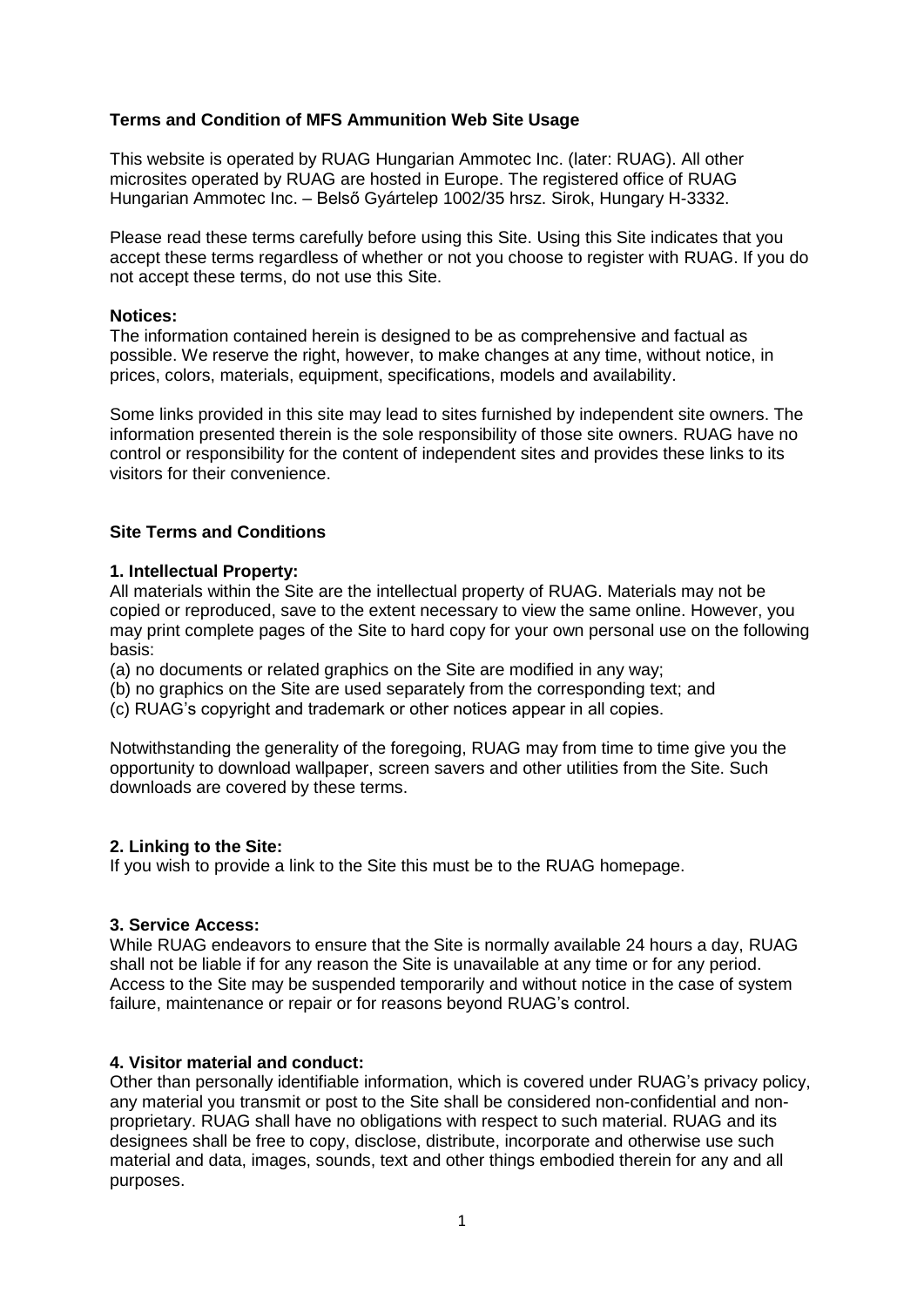You are prohibited from posting or transmitting to or from the Site any material:

- that is threatening, defamatory, obscene, indecent, seditious, offensive, pornographic, abusive, liable to incite racial hatred, discriminatory, menacing, scandalous, inflammatory, blasphemous, in breach of confidence, in breach of privacy or which may cause annoyance or inconvenience; or
- for which you have not obtained all necessary licenses and/or approvals; or
- which constitutes or encourages conduct that would be considered a criminal offence, give rise to civil liability, or otherwise be contrary to the law of or infringe the rights of any third party, in any country in the world; or
- which is technically harmful (including, without limitation, computer viruses, logic bombs, Trojan horses, worms, harmful components, corrupted data or other malicious software or harmful data).

You may not misuse the Site in any way including, without limitation, by hacking. RUAG shall fully cooperate with any law enforcement authorities or court ordering requesting or directing RUAG to disclose the identity or locate anyone posting any material in breach of this paragraph 4.

### **5. Accuracy of Information:**

The information on this website is intended for customers of RUAG. RUAG will use its reasonable endeavors to ensure that the contents of this Site are accurate and up to date. However, due to the nature of vehicle stocks and changes implemented in vehicle specifications during annual updates etc, products shown on this Site may differ from the latest specification. Some of the equipment described or shown may only be available in certain countries or may be available only at extra cost. Customers are advised to check any specifically required vehicle features with their retailer at point of ordering. RUAG reserves the right to change product specifications at any time, and RUAG does not accept any liability for any claims or losses arising from a reliance upon the contents of the website.

No reliance should be placed upon any of the statements made within the site and the material on the site is provided "as is", without any conditions, warranties or other terms of any kind. Accordingly, to the maximum extent permitted by law, RUAG provides you with the site on the basis that RUAG excludes all representations, warranties and conditions or other terms (including, without limitation, any conditions implied by law) which, but for these terms, might have effect in relation to the site.

#### **6. Liability:**

RUAG and their officers, directors, employees or agents exclude all liability and responsibility for any amount or kind of loss or damage that may result to you or a third party (including without limitation, any direct, indirect, punitive or consequential loss or damages, or loss of income, profits, goodwill, data, contracts, use of money, or loss or damages arising from or connected in any way to business interruption, and whether in tort (including without limitation) negligence, contract or otherwise) in connection with the Site in any way or in connection with the use, inability to use or the results of use of the Site, any websites linked to the Site or the material on such websites, including but not limited to loss or damage due to viruses that may infect your computer equipment, software, data or other property on account of your access to, use of, or browsing of the Site or your downloading of any material from the Site or any websites linked to the Site.

Nothing in these terms shall exclude or limit RUAG's liability for:

- death or personal injury caused by RUAG's negligence;
- fraud or fraudulent misrepresentation;
- any liability which cannot be excluded or limited under applicable law.